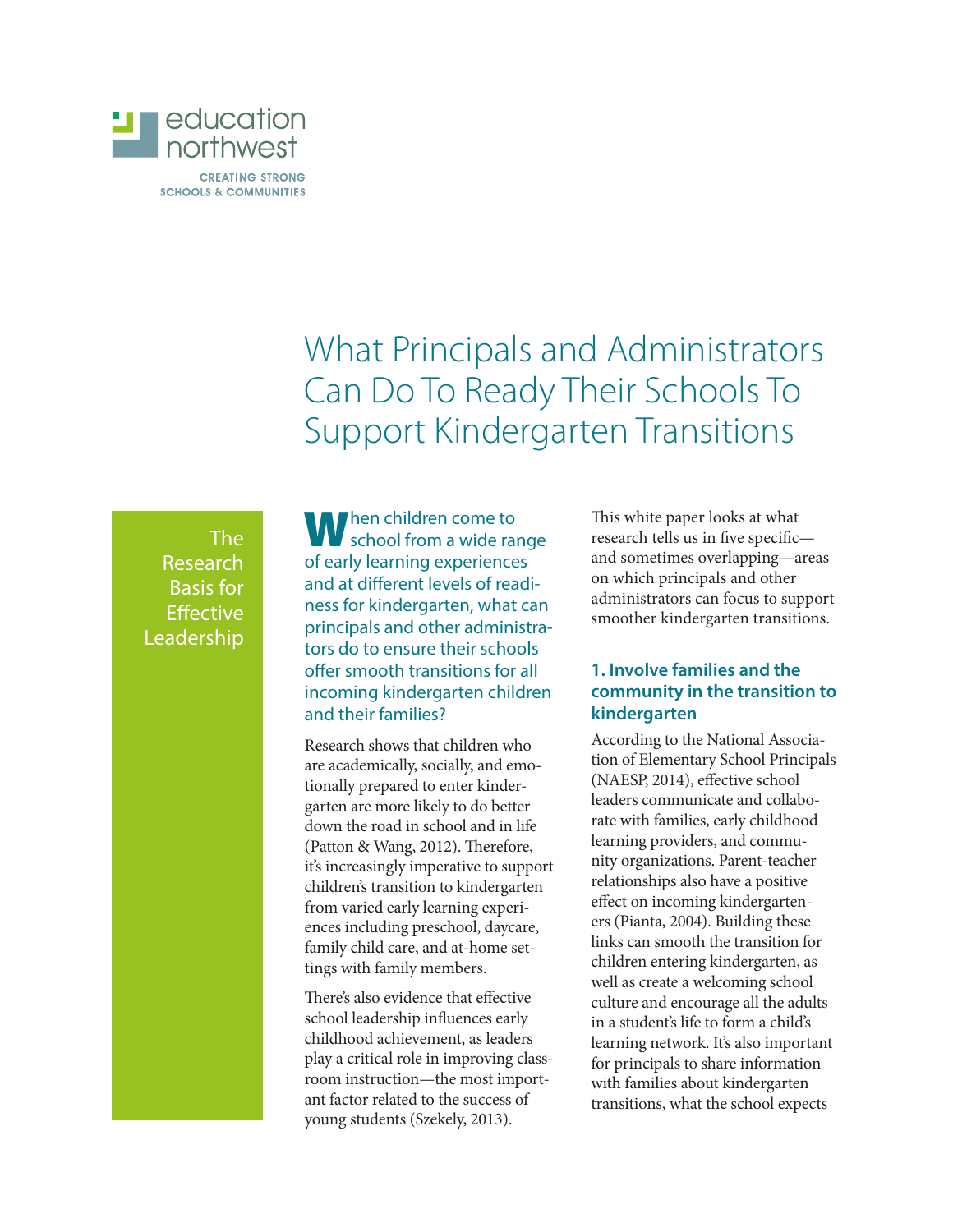

children to know and be able to do, and how families can help (Caspe, Lopez, & Chattrabhuti, 2015).

While meaningfully involving families takes time and resources, the benefits are substantial: Researchers have found connections between greater family involvement during a child's early school years and higher grades, better attendance, positive attitudes and behaviors, increased graduation rates, and higher postsecondary educational enrollment (Berlin, Dunning, & Dodge, 2011).

## **2. Create professional development opportunities specific to teaching young children**

According to the NAESP (2014), early childhood brain-development research shows that through the age of eight, a child's learning relies on a wide array of educational experiences and that the most effective and supportive learning environments provide children with physical and emotional environments that are welcoming, safe, nurturing, and developmentally appropriate.

To ensure that classroom instruction and curricula are high quality, school leaders can focus on building an eagerness to learn in their young students and developing foundational early literacy and numeracy skills (NAESP, 2005). Ongoing professional development that provides teachers and others in the school community with the knowledge and skills to create developmentally appropriate classroom practices and curricula can also help a school ensure successful learning experiences once children start kindergarten. Scheduling professional development for preschool and kindergarten teachers

together promotes collaboration and helps create smooth transitions for children (Patton & Wang, 2012). One approach to create this type of classroom is to draw from the concept of personalized learning and tailor instruction to individual students with different needs, skills, and interests and who learn and master skills at different rates (NAESP, 2014).

### **3. Align standards, curriculum, and instruction**

School systems can set up children for success by creating clearly defined guidelines for what children should know and be able to do when they enter kindergarten. This means aligning preschool and kindergarten curricula and providing standards that ensure all children build a strong foundation not only in academic areas such as literacy and math, but also in areas such as language development, social-emotional skills, and approaches to learning.

A brief prepared by the Harvard Family Research Project provides case studies from six states—New Jersey, Georgia, Maryland, Minnesota, Virginia, and California where local and state-level leaders support several initiatives promoting successful kindergarten transitions, including the implementation of aligned assessments, standards, and curriculum. These initiatives facilitate teacher collaboration, the use of research-based best practices, and lesson development based on student data, which helps schools provide a more consistent curriculum within and across grade levels. Describing different states' approaches that employ a wide variety of early childhood education initiatives, the case studies show that aligned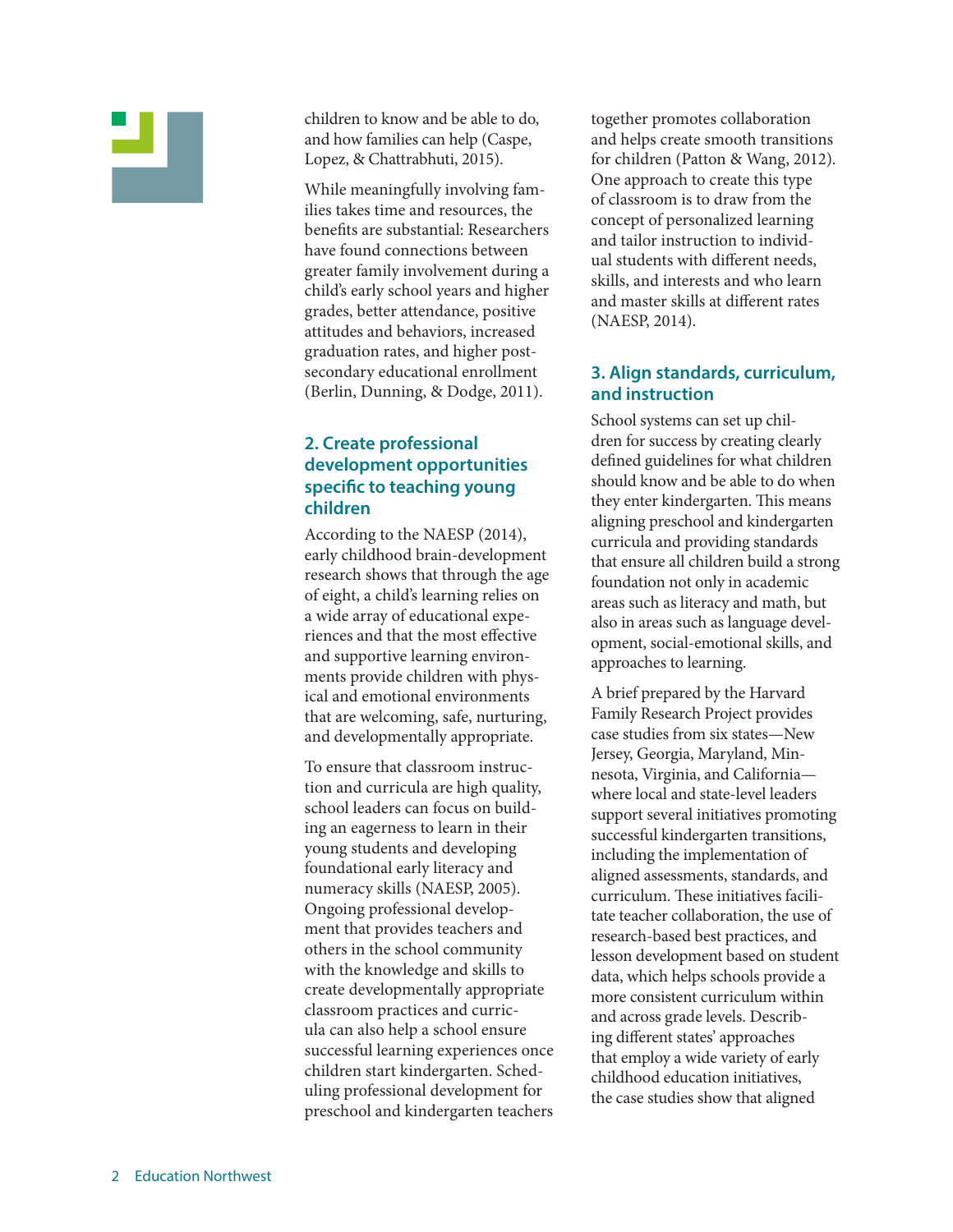assessments and standards and a sequential curriculum can help states provide continuity and consistency as children move through grade levels (Patton & Wang, 2012).

#### **4. Review, use, and share data**

With more ways to gather high-quality student data than ever before, there are emerging opportunities for schools to use data to benefit children during and after the transition to kindergarten.

Principals can help support teachers in the effective use of data to guide class planning and decisionmaking. For example, schools can use kindergarten entry assessments (KEAs) to learn more about the academic abilities of their incoming kindergarten students. However, since these assessments cannot reflect the full range of a child's pre-K educational experiences, it's best not to rely on KEAs alone. Ongoing, comprehensive assessments (including observational measures) provide teachers a better sense of their students' abilities and can guide teachers toward instructional approaches best suited for individual student learning needs (Snow, 2011).

According to the NAESP (2014), effective principals also create opportunities for teachers to share student data across grade levels as another way to address the academic needs of individual students. They also share student assessment data with families and hold open and collaborative discussions with parents and guardians on how to address specific student academic needs.

# **5. Make sure children come to school**

Missing a lot of school days, at any stage of a student's academic career, hinders future educational success. The research on the effect of chronic absence (i.e., students missing 10 percent or more school days per year) shows an association between absenteeism and lower academic performance in first grade with more negative consequences for students from low-income families (Chang & Romero, 2008). Based on national data, chronically absent kindergarten students gained 14 percent fewer literacy skills than children with average attendance; by first grade, poor attenders gained 15 percent fewer literacy skills and 12 percent fewer math skills (Ready, 2010). Research also shows that chronic absenteeism starts in kindergarten and worsens through high school, often reaching its highest rate in grade 12 (Balfanz & Byrnes, 2012).

Several strategies and programs supported by research and evidence—are available to help schools combat chronic absenteeism. For example, Check & Connect serves as an intervention to reduce dropping out of school through monitoring student performance, mentoring, case management, and other supports. Other resources include a set of case studies from successful schools in the Children's Institute publication *Showing Up, Staying In*  and an attendance toolkit available on the Ready Freddy website (www. readyfreddy.org).  $\blacksquare$ 



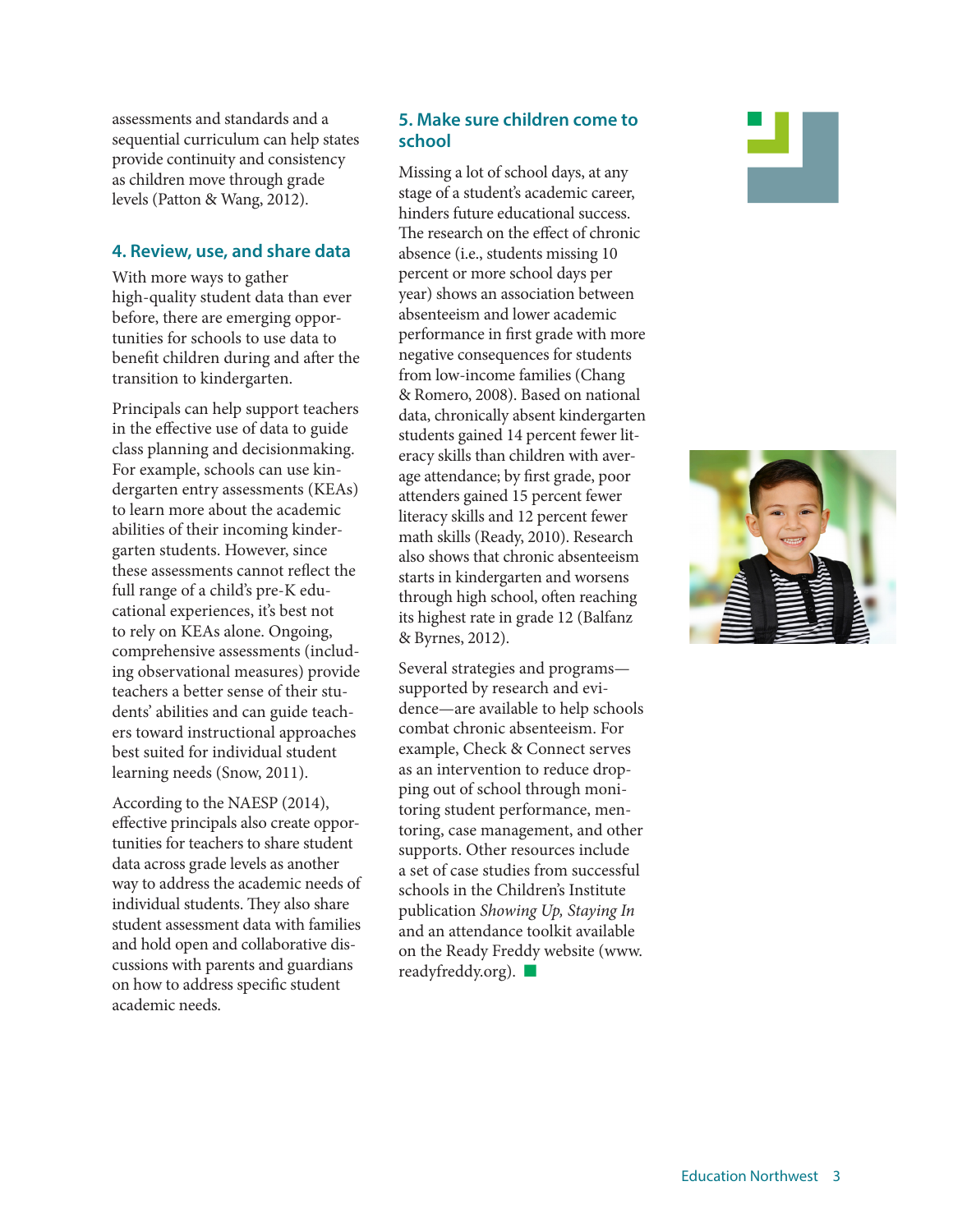



- Balfanz, R., & Byrnes, V. (2012). *The importance of being in school: A report on absenteeism in the nation's public schools.* Retrieved from Johns Hopkins University, School of Education, Everyone Graduates Center website: http:// new.every1graduates.org/the-importance-of-being-in-school
- Berlin, L. J., Dunning, R. D., & Dodge, K. A. (2011). Enhancing the transition to kindergarten: A randomized trial to test the efficacy of the "Stars" summer kindergarten orientation program. *Early Childhood Research Quarterly, 26*(2), 247–254.
- Caspe, M., Lopez, E. M., & Chattrabhuti, C. (2015). Four important things research tells us about the transition to school. *FINE Newsletter, 7*(1). Retrieved from Harvard Family Research Project website: http://www.hfrp. org/publications-resources/ browse-our-publications/four-important-things-research-tells-usabout-the-transition-to-school
- Chang, H. N., & Romero, M. (2008). *Present, engaged, and accounted for: The critical importance of addressing chronic absence in the early grades.* Retrieved from Columbia University, Mailman School of Public Health, National Center for Children in Poverty website: http://www.nccp.org/ publications/pub\_837.html
- National Association of Elementary School Principals. (2005). *Leading early childhood learning communities: What principals should know and be able to do. Executive summary.* Retrieved from http://www.naesp.org/ resources/1/Advocacy%20Page/ EARLY\_ES.pdf
- National Association of Elementary School Principals. (2014). *Leading pre-K–3 learning communities: Competencies for effective principal practice. Executive summary.*  Retrieved from https://www. naesp.org/sites/default/files/leading-pre-k-3-learning-communities-executive-summary.pdf
- Patton, C., & Wang, J. (2012). Ready for success: Creating collaborative and thoughtful transitions into kindergarten. *FINE Newsletter, 4*(3). Retrieved from Harvard Family Research Project website: http://www. hfrp.org/publications-resources/ browse-our-publications/ ready-for-success-creating-collaborative-and-thoughtful-transitions-into-kindergarten
- Pianta, R. (2004). Transitioning to school: Policy, practice, and reality. *The Evaluation Exchange, 10*(2). Retrieved from Harvard Family Research Project website: http://www.hfrp.org/ evaluation/the-evaluation-exchange/issue-archive/early-childhood-programs-and-evaluation/ transitioning-to-school-policy-practice-and-reality